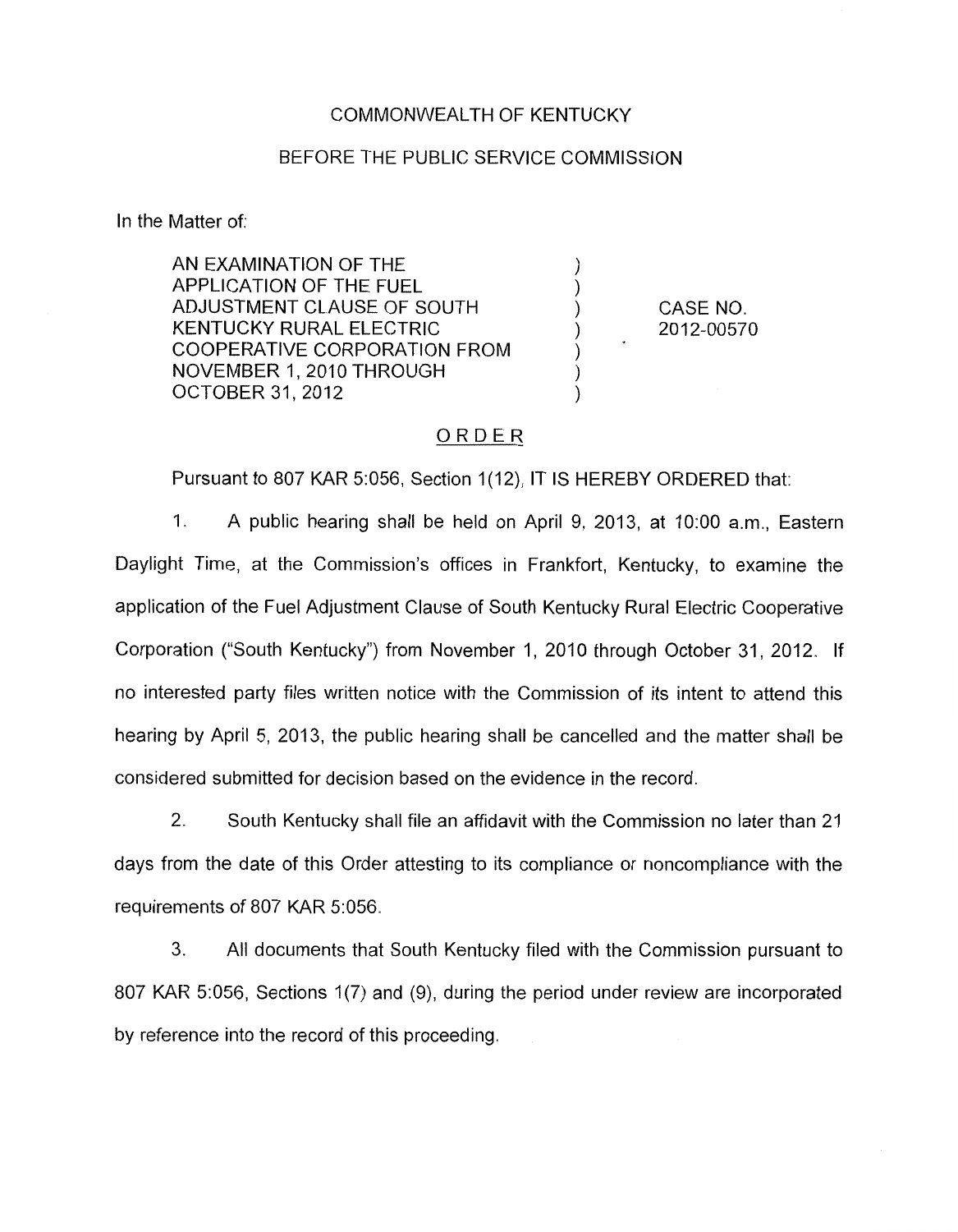**4.** South Kentucky shall publish the following notice not less than 7 days or more than 21 days prior to the public hearing in a newspaper of general circulation in its service areas or in a trade publication or newsletter going to all customers. South Kentucky shall also file an Affidavit of Publication of Hearing Notice with the Commission no later than April 5, 2013.

> A public hearing will be held on Tuesday, April 9, 2013, at 1O:OO a.m., Eastern Daylight Time, at the offices of the Kentucky Public Service Commission, 211 Sower Boulevard, Frankfort, Kentucky, to examine the application of the Fuel Adjustment Clause of South Kentucky Rural Electric Cooperative Corporation for the period November 1, 2010 through October 31, 2012. Individuals interested in attending this hearing shall notify the Kentucky Public Service Commission in writing of their intent to attend no later than April 5, 2013. If no notices of intent to attend are received by that date, this hearing will be cancelled and the matter shall be considered submitted for decision based on the evidence in the record. Written notice of intent to attend this hearing should be sent to: Executive Director, Kentucky Public Service Commission, P.O. Box 615, Frankfort, Kentucky 40602.

*5.* The official record of the proceeding shall be by video only.

6. a. South Kentucky shall file with the Commission, no later than 30 days from the date of this Order, its responses to all information requested in the Appendix to this Order. Responses to requests for information shall be appropriately bound, tabbed and indexed and shall include the name of the witness responsible for responding to the questions related to the information provided, with copies to all parties of record and the original and six copies to the Commission. When numerous sheets are required for an item, each sheet should be appropriately indexed, e.g., Item  $1(a)$ , Sheet 2 of 6.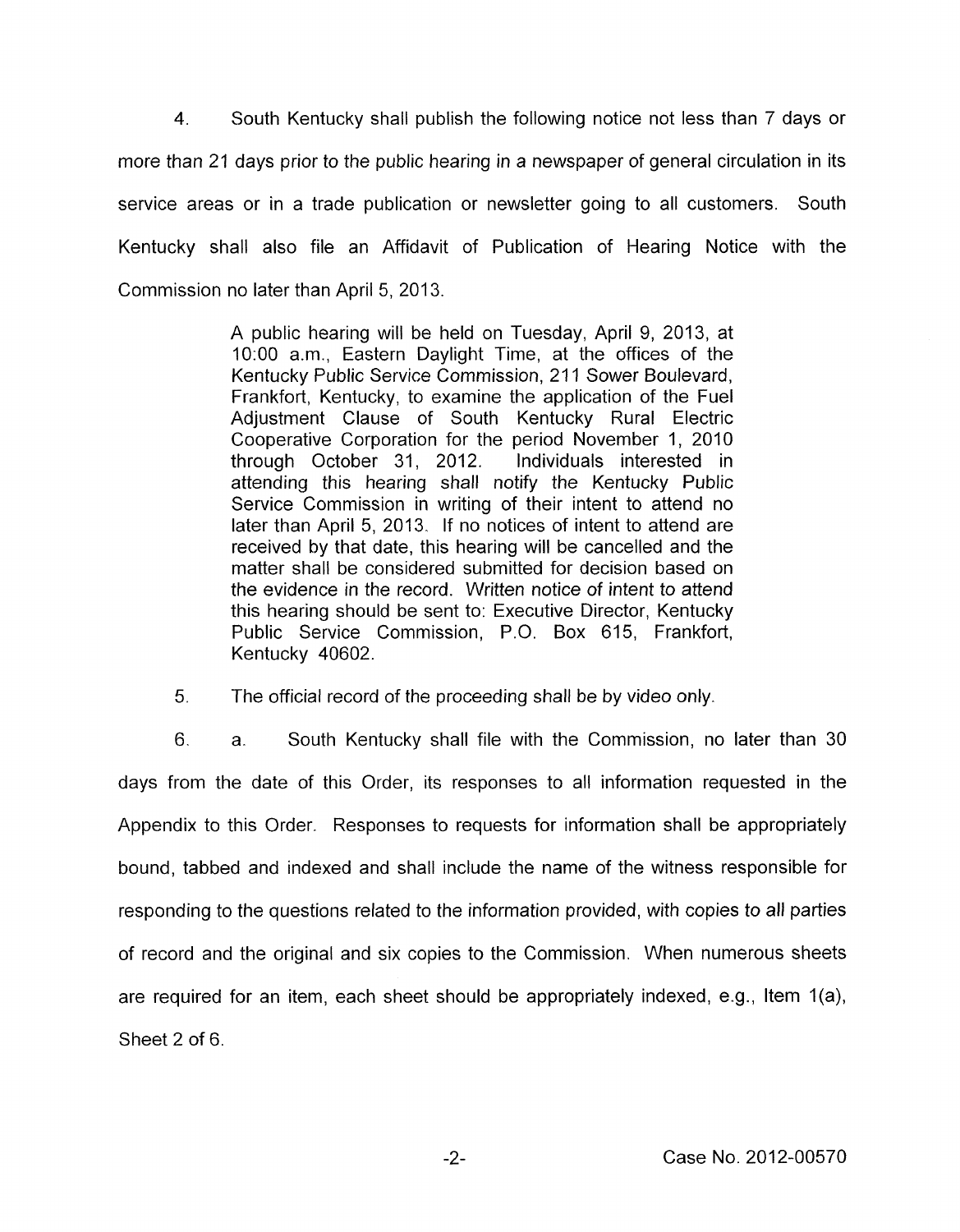b. Each response shall be answered under oath or, for representatives of a public or private corporation or a partnership or association or a governmental agency, be accompanied by a signed certification of the preparer or person supervising the preparation of the response on behalf of the entity that the response is true and accurate to the best of that person's knowledge, information, and belief formed after a reasonable inquiry.

c. A party shall make timely amendment to any prior response if it obtains information which indicates that the response was incorrect when made or, though correct when made, is now incorrect in any material respect

d. For any request to which a party fails or refuses to furnish all or part of the requested information, that party shall provide a written explanation of the specific grounds for its failure to completely and precisely respond.

e. Careful attention should be given to copied material to ensure that it is legible.

By the Commission

ENTERED<sup>#</sup> **FFR 11 2013** KENTUCKY PUBLIC<br>FRVICE COMMISSION

**ATTEST** Executive

Case No. 2012-00570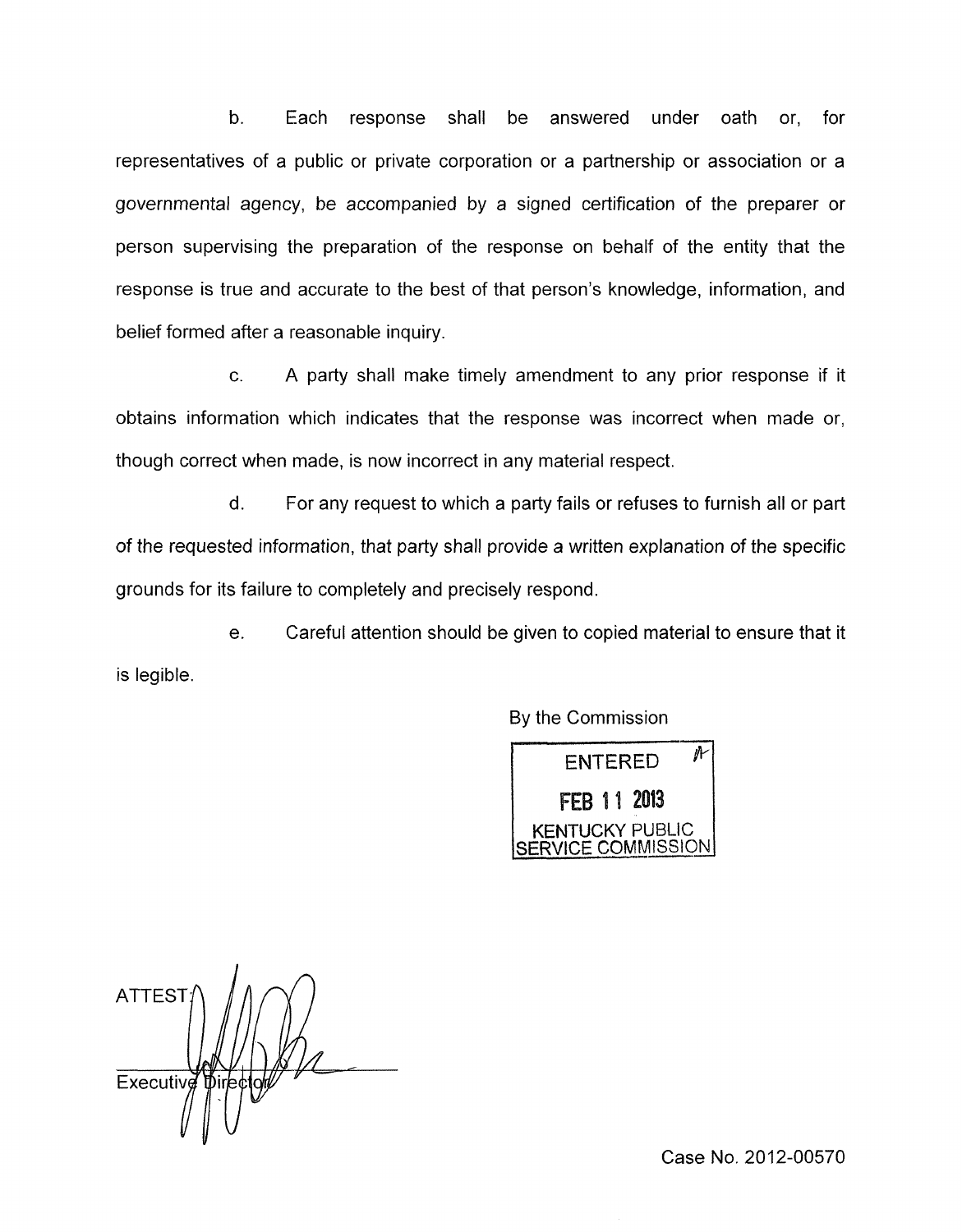### APPENDIX

# APPENDIX TO AN ORDER OF THE KENTUCKY PUBLIC SERVICE COMMISSION IN CASE NO. 2012-00570 DATED FEB 1 1 2013

1. a. Provide a schedule of the calculation of the 12-month average line loss, by month, for November 2010 through October 2012.

b. Describe the measures that South Kentucky has taken to reduce line loss during this period.

2. Provide South Kentucky's monthly revenue reports (monthly billing summaries) showing the total revenue collected, including adjustments under the Fuel Adjustment Clause, as reported in South Kentucky's monthly filings required by the Commission from November 1, 2010 through October 31, 2012.

**3.** Provide a schedule showing the calculation of the increase or decrease in South Kentucky's base fuel costs per kWh as proposed by its wholesale electric supplier adjusted for South Kentucky's 12-month average line loss for November 2010 through October 2012.

**4.** Provide a schedule of the present and proposed rates that South Kentucky seeks to change, pursuant to 807 KAR 5:056, as calculated in Item 3 above, shown in comparative form.

*5.* Provide a statement showing, by cross-outs and italicized inserts, all proposed changes in rates. A copy of the current tariff may be used.